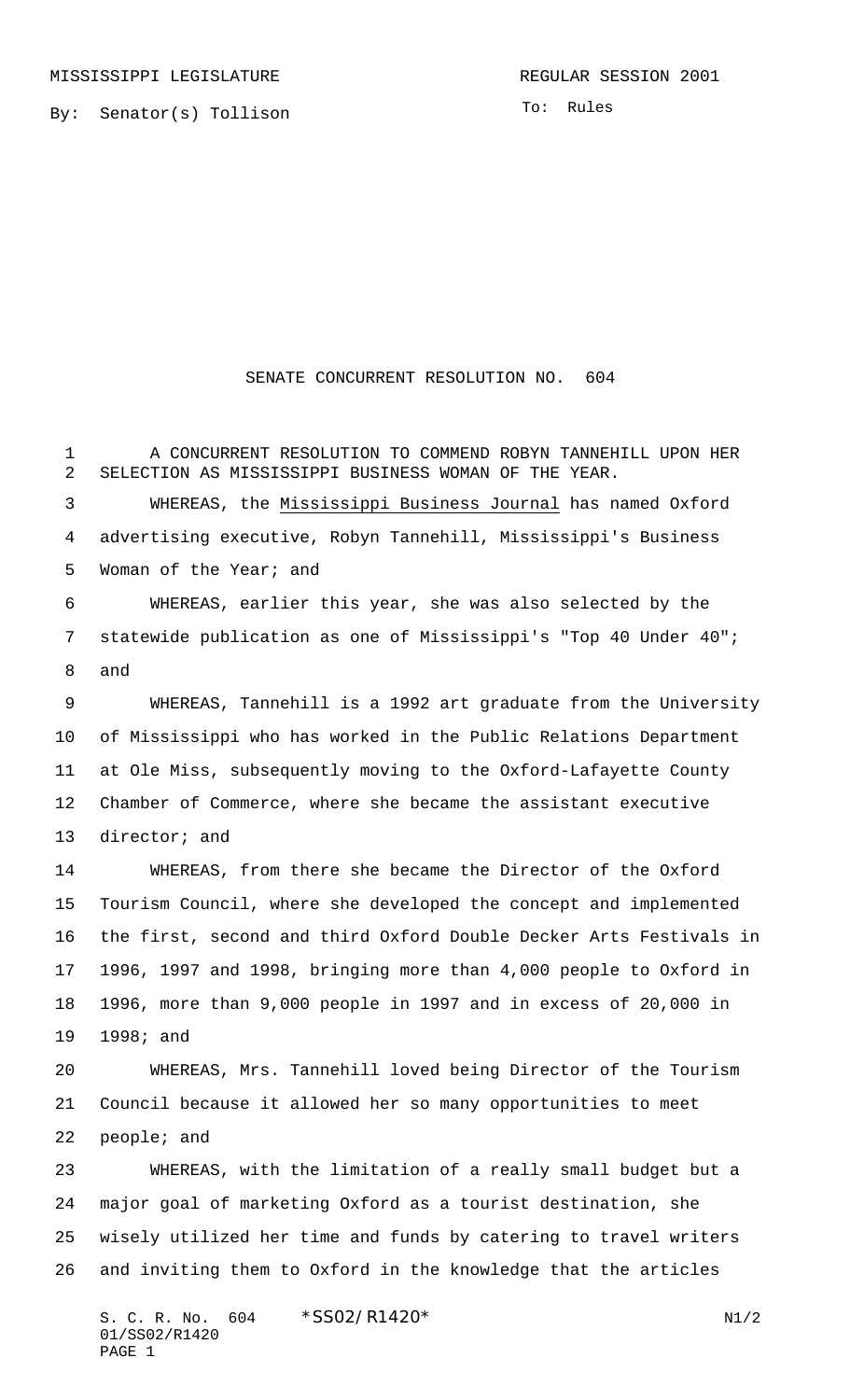that would be written and published would be worth so much more 28 than any print ad; and

 WHEREAS, in 1998 she started an advertising, marketing and public relations agency, the Tannehill Agency, that was acquired by GodwinGroup in July of 2000; and

 WHEREAS, GodwinGroup Chairman and Chief Executive Officer, Danny Mitchell, says "Robyn Tannehill is a highly motivated professional who makes things happen," and "Her organizational skills and business philosophies are perfectly in line with GodwinGroup's vision for success"; and

 WHEREAS, her goal in starting her own agency had been to give herself room to be even more creative, which is what she enjoys most, as well as being able to help small businesses with their plans to help them grow, because she finds such great personal fulfillment in being able to help her clients succeed; and

 WHEREAS, when some of her clients outgrew the resources that a small agency could provide, she made a referral to the GodwinGroup, from which the GodwinGroup connection grew, which enables her to solicit larger accounts and offer a greater depth 46 of resources to the rest of her clients than was possible before; and

 WHEREAS, Tannehill credits many people with contributing to her success, including Ed Meek of the Ole Miss Public Relations Department, Max Hipp of the Chamber of Commerce, and Pat Patterson of University Sporting Goods, for encouraging her and allowing her to develop her own judgment and business and personal skills; and WHEREAS, she is married to Rhea Tannehill, a practicing attorney in Oxford, who says that he is so proud of his wife and her accomplishments; he praises her for maintaining her busy career without sacrificing family life and says that she is outstanding not only in business but as a wife, friend and parental partner; and

S. C. R. No. 604 \*SS02/R1420\* 01/SS02/R1420 PAGE 2